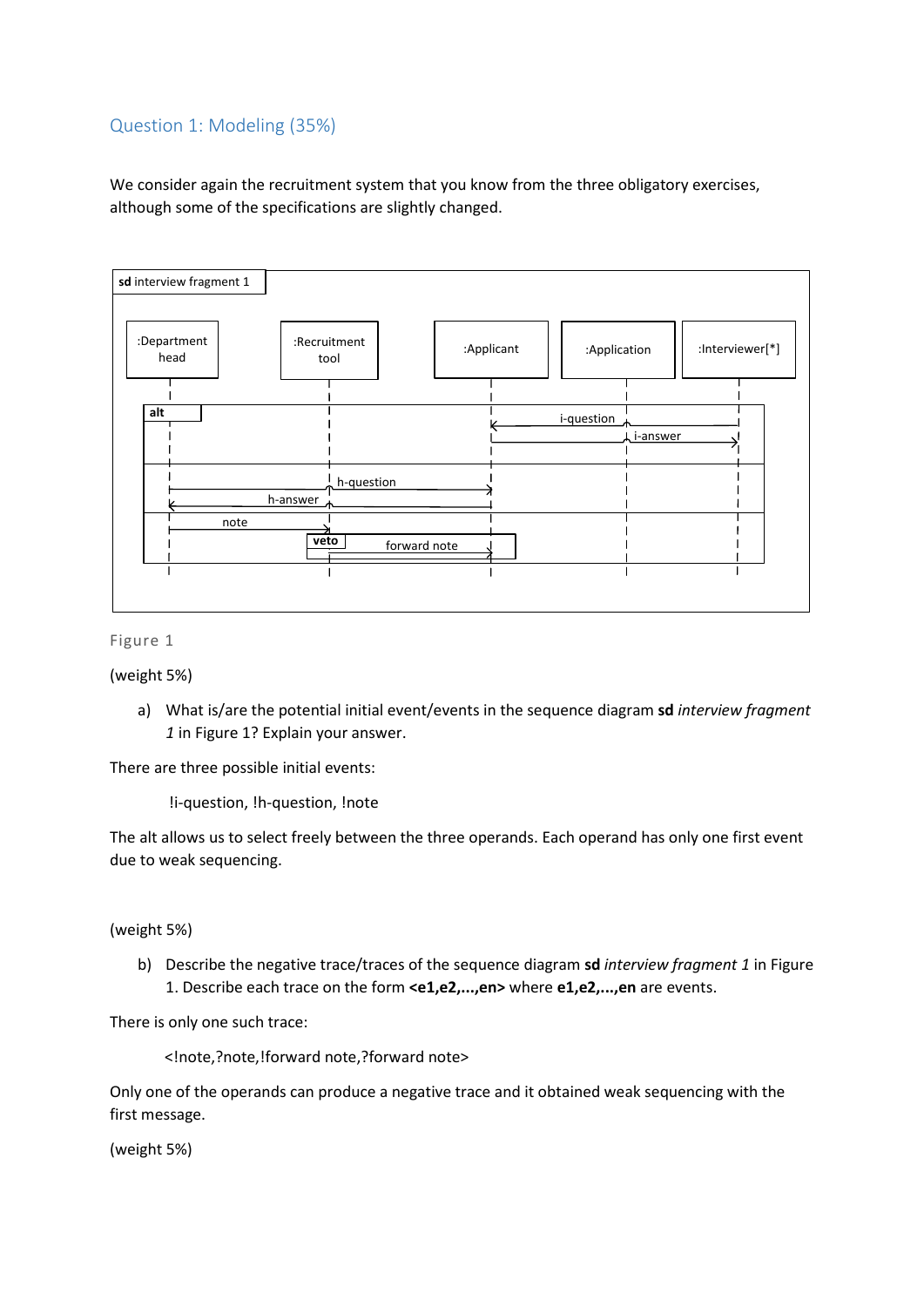# c) What is the shortest inconclusive trace with respect to the sequence diagram **sd** *interview fragment 1* in Figure 1?

The empty trace <>, since this trace is neither positive nor negative in the diagram.



## Figure 2

(weight 6%)

d) What is the length of a negative trace of **sd** *interview fragment 2* in Figure 2? Explain your answer. (Note that in **sd** *interview fragment 2,* the **alt** in **sd** *interview fragment 1* has been replaced by **par**.)

The length is 12. We get two events per message, and positive traces of the first two operands are interleaved with the negative one of the last.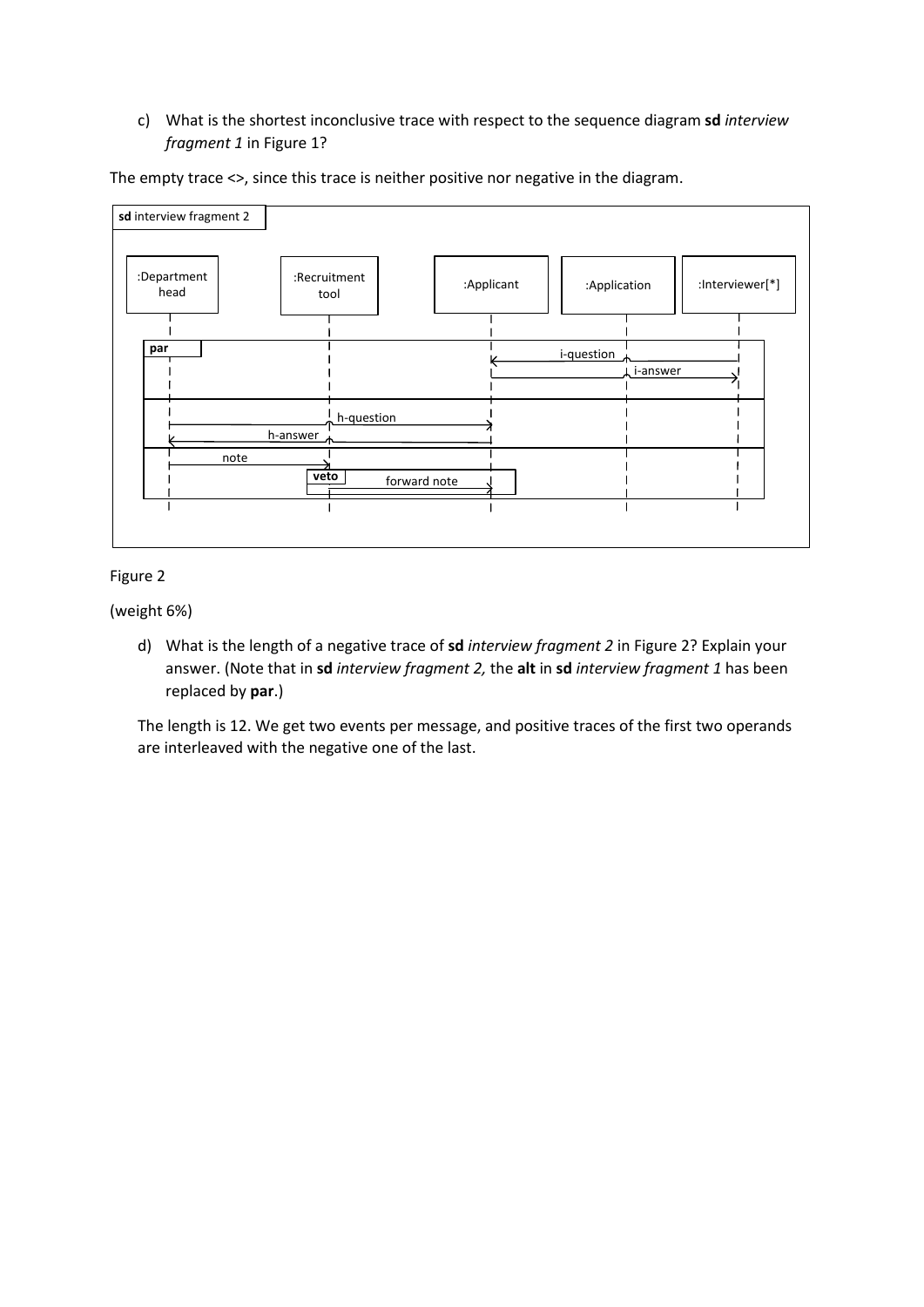

## Figure 3

(weight 6%)

e) What is the minimal length of a positive trace of **sd** *interview 1* in Figure 3? Explain your answer.

10, since we may loop only once and choose the alt-operand with positive trace of length 2. If they answer 8, because they do not count create, then that is also ok.



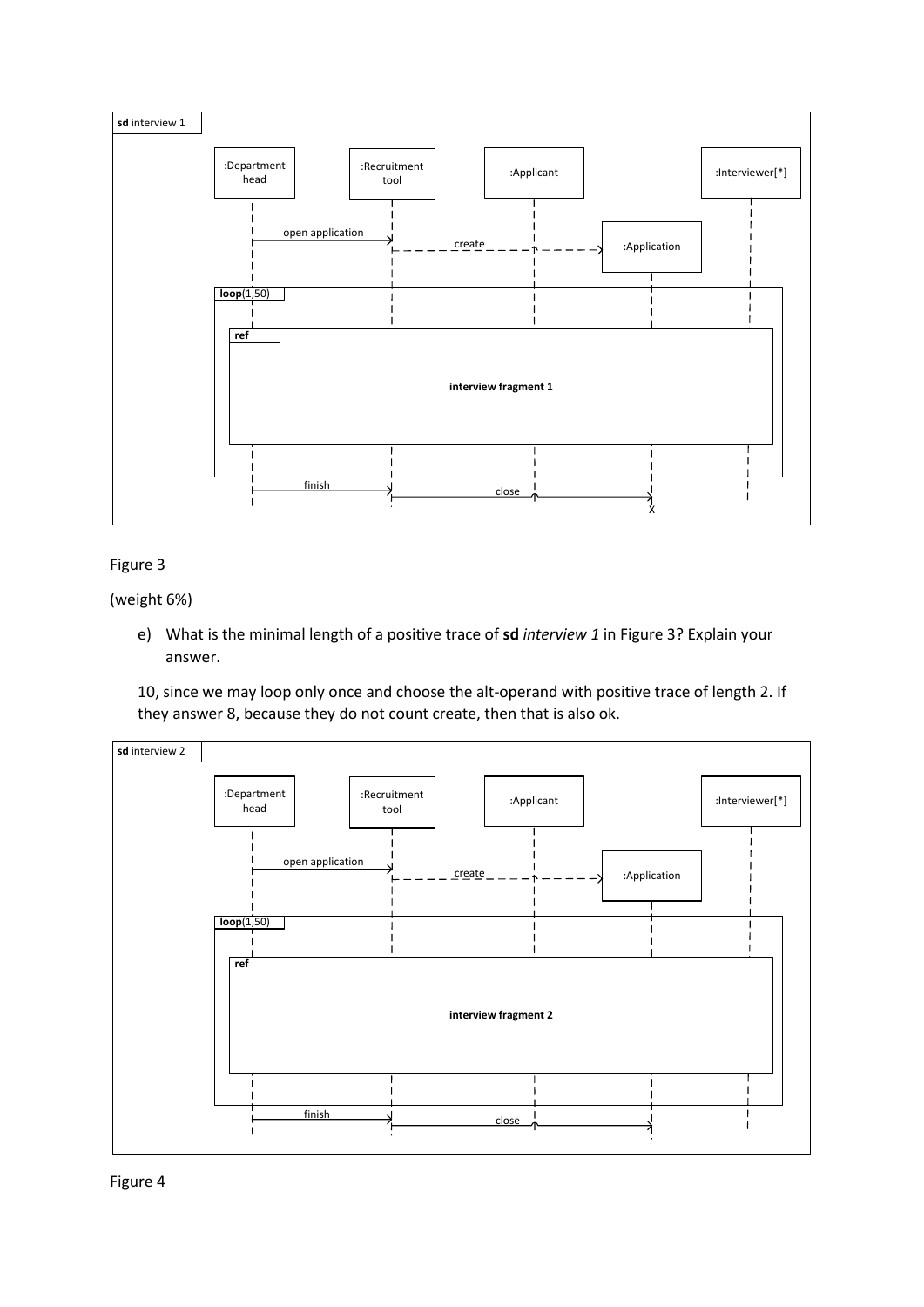

Figure 5

(weight 8%)

f) Explain how **sm** *recruitement tool* can be updated so that it describes all possible positive traces of **sd** *interview 2* with respect to the lifeline *:Recruitement tool*, but not all positive traces of **sd** *interview 1* with respect to the same lifeline.

My idea is to insert another state in-between **idle** and **active** and require **note** as an input signal in order to get from the new state to **active.** Then any trace ending with **!close** must have at least one !note.

# Question 2: Refinement (35%)

We consider the recruitment system as specified above.

(weight 5%)

a) Explain how the sequence diagram **sd** *interview fragment 1* in Figure 1 can be modified into a sequence diagram **sd** *interview fragment 1'* so that **sd** *interview fragment 1'* is a (pure) narrowing of **sd** *interview fragment 1.*

(weight 5%)

My idea is **refuse** within one of the **alt** operands.

b) Explain how the sequence diagram **sd** *interview fragment 1* in Figure 1 can be modified into a sequence diagram **sd** *interview fragment 1''* so that **sd** *interview fragment 1''* is a (pure) supplementing of **sd** *interview fragment 1.*

(weight 5%)

My idea is to add another operand to **alt**.

c) Explain how the sequence diagram **sd** *interview fragment 1* in Figure 1 can be modified into a sequence diagram **sd** *interview fragment 1'''* so that **sd** *interview fragment 1'''* is a refinement of **sd** *interview fragment 1* without being a (pure) supplementing or a (pure) narrowing*.*

(weight 6%)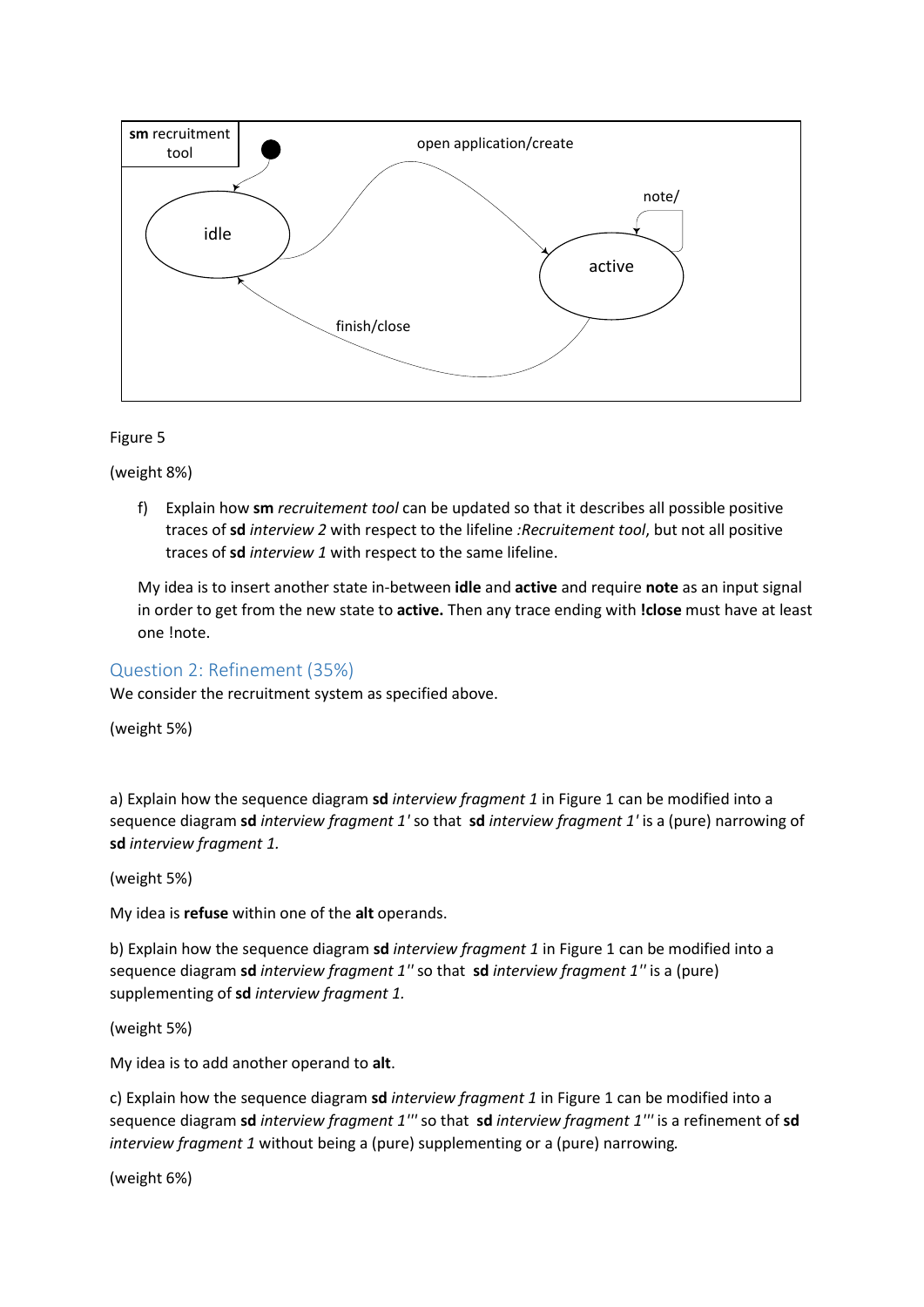My idea is to combine the two steps corresponding to the two first questions.

d) Is **sd** *interview 2* in Figure 4 a refinement of **sd** *interview 1* in Figure 3? Explain your answer.





#### Figure 6

(weight 7%)

e) Is **sd** *interview 3* in Figure 6 a refinement of **sd** *interview 2* in Figure 4? Explain your answer. (Note that **sd** *interview 3* contains two modifications *wrt* **sd** *interview 2 –* the **loop** construct is restricted to maximum 40 iterations and we have introduced an **assert**.)

Yes. The positive traces of the new diagram are positive also in the old. The positive traces of the old diagram that are not positive in the new have become negative.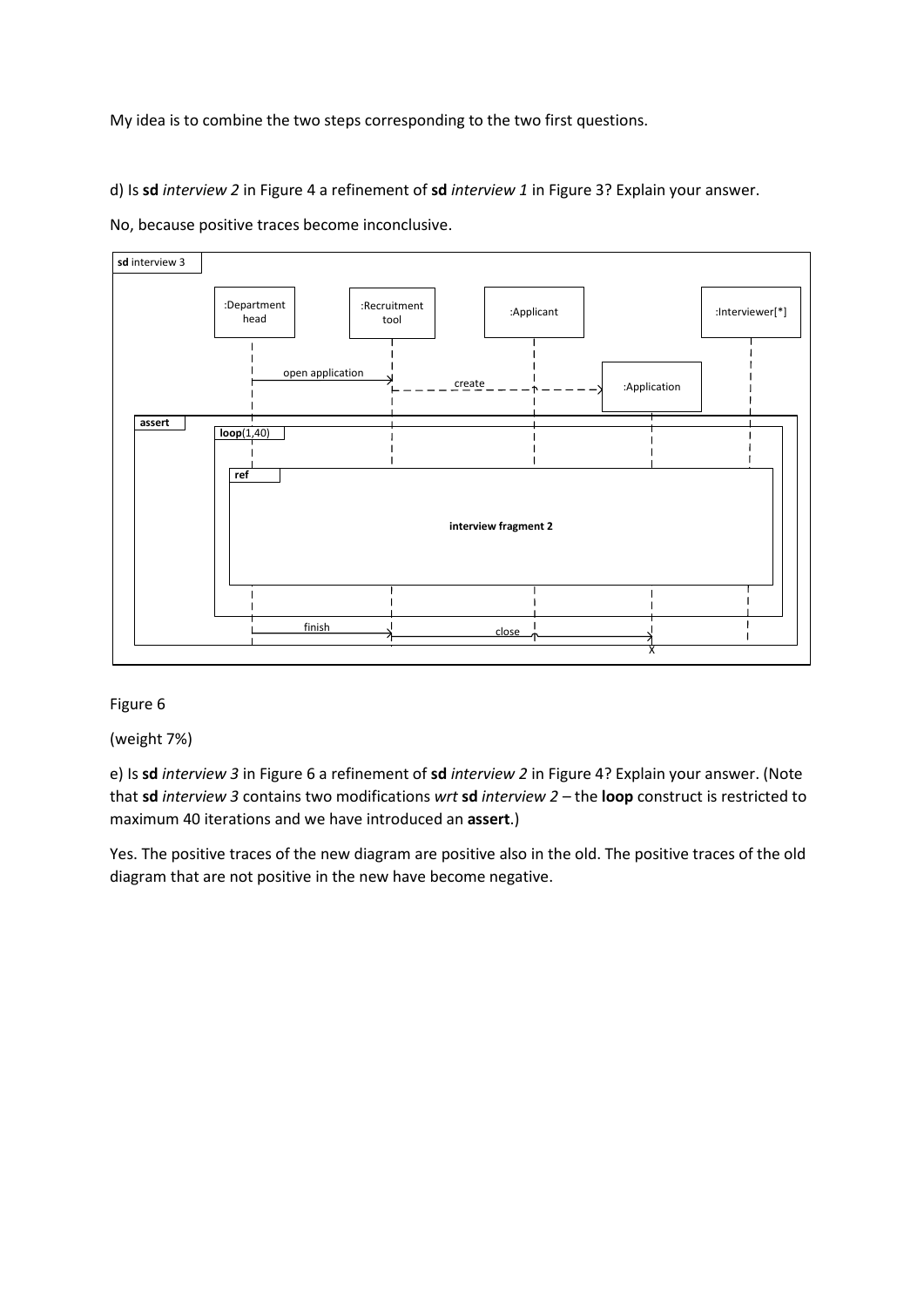

## Figure 7

(weight 7%)

g) Is **sd** *interview 4* in Figure 7 a refinement of **sd** *interview 3* in Figure 6? Explain your answer. (Note that **sd** *interview 4* has no **loop** construct)

Yes. The argument is basiccally the same as above since we basically loop once in interview 4.

# Question 3: Security Risk Assessment (30%)



### Figure 8

(weight 5%)

a) Determine frequencies for the threat scenario and the two unwanted incidents in Figure 8 in such a way the threat diagram is consistent under the assumption that it is complete.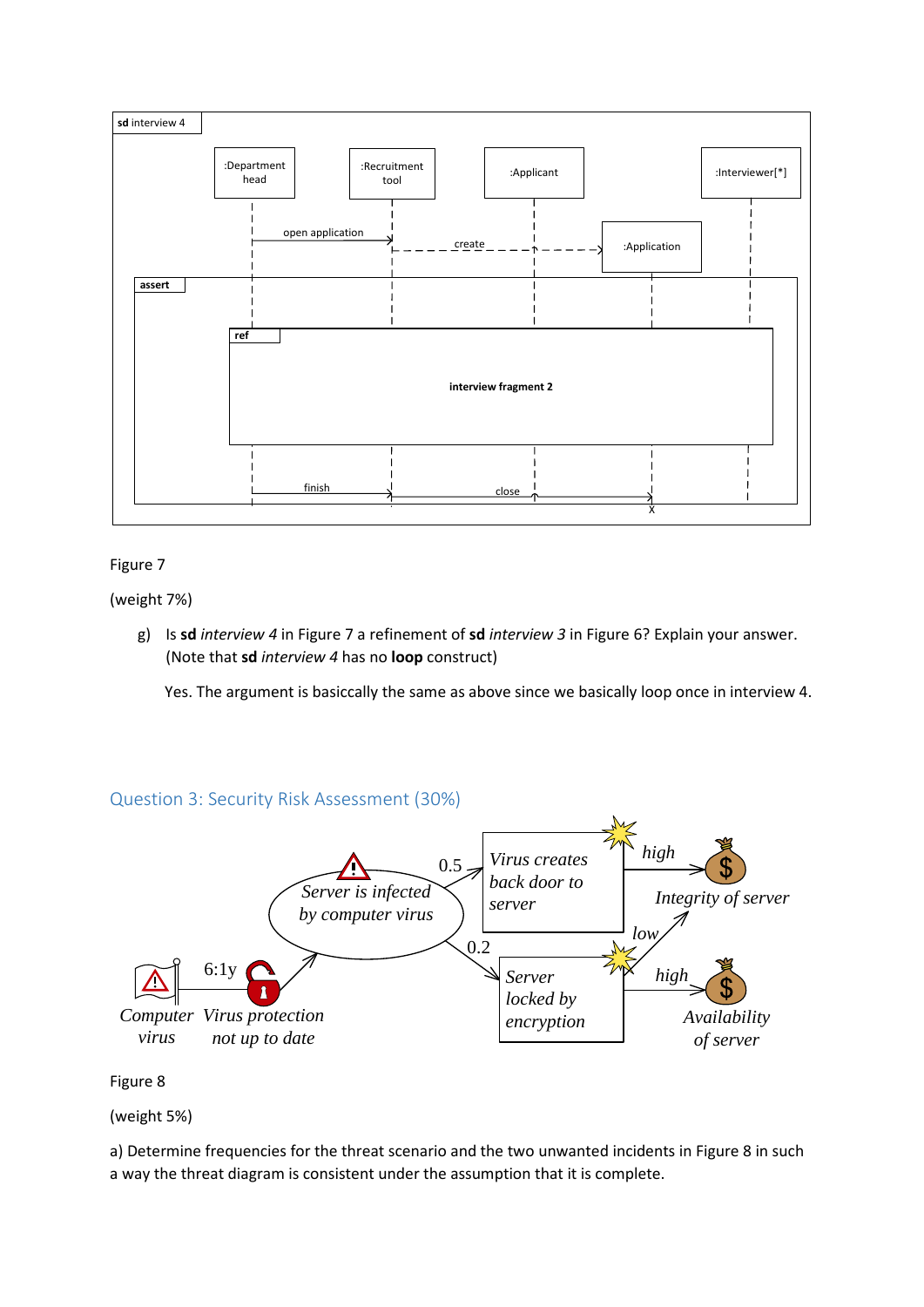(weight 5%)

Threat scenario: 6:1y.

3:1y and 1.2:1y by leadsto rule. (Multiplication)

b) Determine frequencies for the threat scenario and the two unwanted incidents in Figure 8 in such a way the threat diagram is inconsistent under the assumption that it is complete, but consistent under the assumption that it is not incomplete.

We could for example assign the frequency 199:1y to one of the unwanted incidents. Then it is consistent if incomplete because there may be additional scenarios, but inconsistent otherwise.



Figure 9

(weight 5%)

c) Calculate the frequency of the aggregated risk corresponding to the two unwanted incidents in Figure 9.

Here there such be argument that they are separate in which case the answer is 15:1y. If they are not separate then the maximum is 15:1y and the minimum is 10:1y.

(weight 5%)

d) Assume consequence values in Figure 9 represent the average loss in EURO per occurrence. What is then the average loss in EURO per occurrence of the aggregated risk corresponding to the two unwanted incidents?

 $(100000*5+5000*10)/15=36666,66$ 

This depends on the issue of separation.

(weight 5%)

e) The party of the security risk assessment in Oblig-III was the company Bang!. It could also have been the applicant. Consider the asset "trust of applicant". In the setting of a security risk assessment would "trust of applicant" be a suitable asset for the company Bang!, the applicant, for both or for neither? Explain your answer.